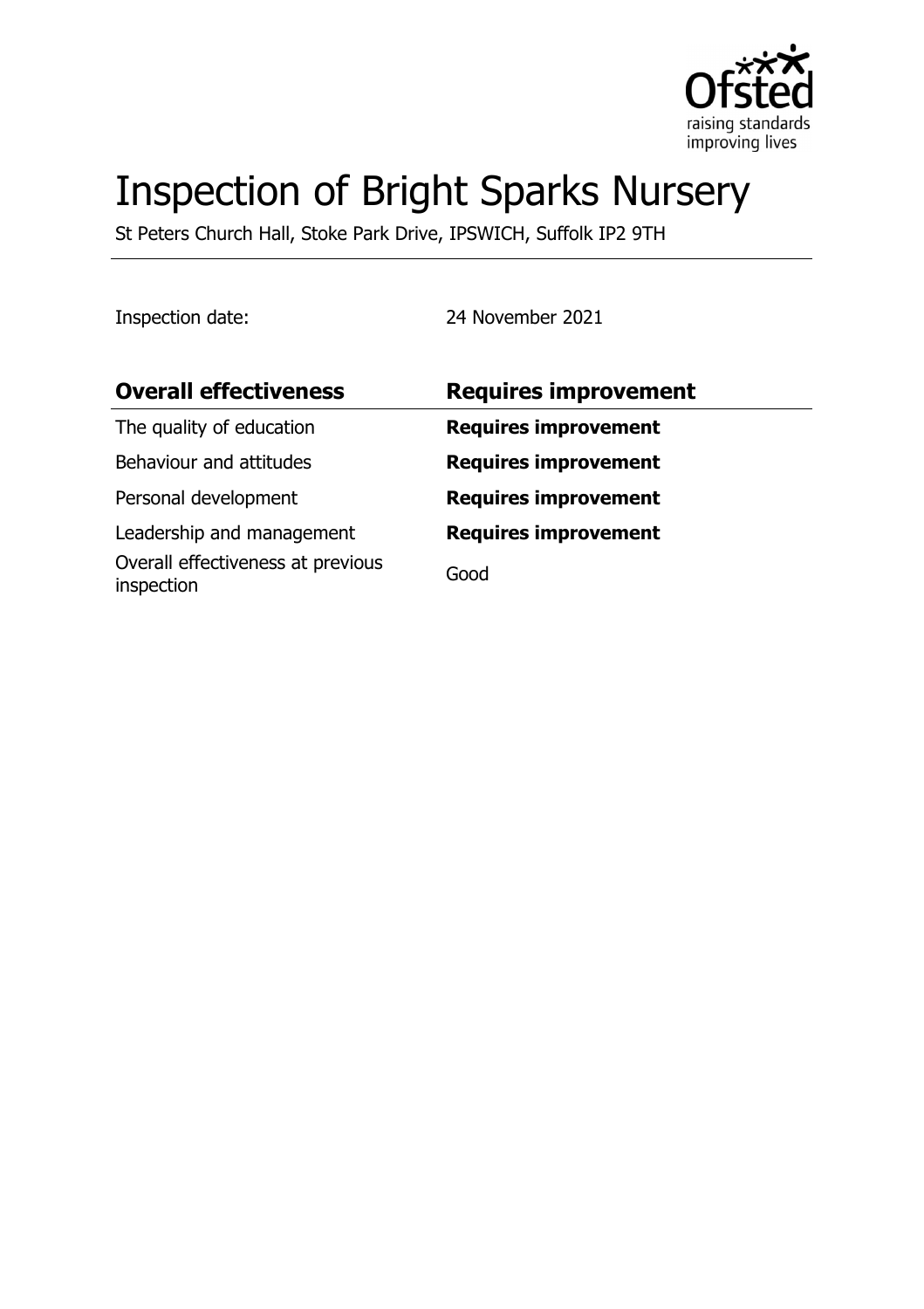

# **What is it like to attend this early years setting?**

#### **The provision requires improvement**

Children enjoy their time in the setting. They choose what they want to do from the varied range of activities on offer. However, staff interactions with children are not always of a good quality. For example, some children play alone for extended periods of time and staff do not engage with them or extend their play and learning. Although some children have a good vocabulary, often staff do not recognise opportunities to promote children's developing speech and language skills. The provider does not monitor teaching well enough or how additional funding is used to support individual children's development.

Children play happily alongside other children. However, they are not learning well enough how to build friendships with each other or modify their behaviour. Staff do not help children to understand how to manage their own behaviour. Despite this, overall, children are happy and settled. They build good relationships with staff and enjoy a cuddle. Children, mostly, come into the setting happily. Those children who do not separate readily from their carer are supported sensitively by staff. Staff manage children's care needs well, supporting children's emotional security. For example, when it is time for a child to have their nappy changed, staff ask the children if it is okay for them to come and be changed.

#### **What does the early years setting do well and what does it need to do better?**

- Staff know where children are in their learning and plan a curriculum based around children's needs. However, the quality of education is not good enough to ensure that children benefit from meaningful learning and make good progress. Staff do not ensure that they include all children in activities. This does not help children to engage in activities, build on what they already know or make the best progress that they are capable of.
- $\blacksquare$  Staff do not always ensure that their own speaking and listening helps children to develop their own language and vocabulary. Although some verbal interactions are good, staff often do not engage children well enough in conversation or build on what children are saying. Sometimes, children are not given the opportunity to contribute during group discussions. Despite this, children do enjoy their interactions with staff. They enjoy snuggling up with staff on the sofa to look at books together.
- $\blacksquare$  Children develop a strong sense of belonging in the setting. Staff implement consistent routines. Children know what happens next at any point in the day. For example, they know to wash their hands before sitting at the table for their snack. Children are becoming independent. They are encouraged to manage their own coats and put on boots before going outdoors as part of getting them ready for the next stage in their learning, such as moving on to school. Children enjoy playing outdoors.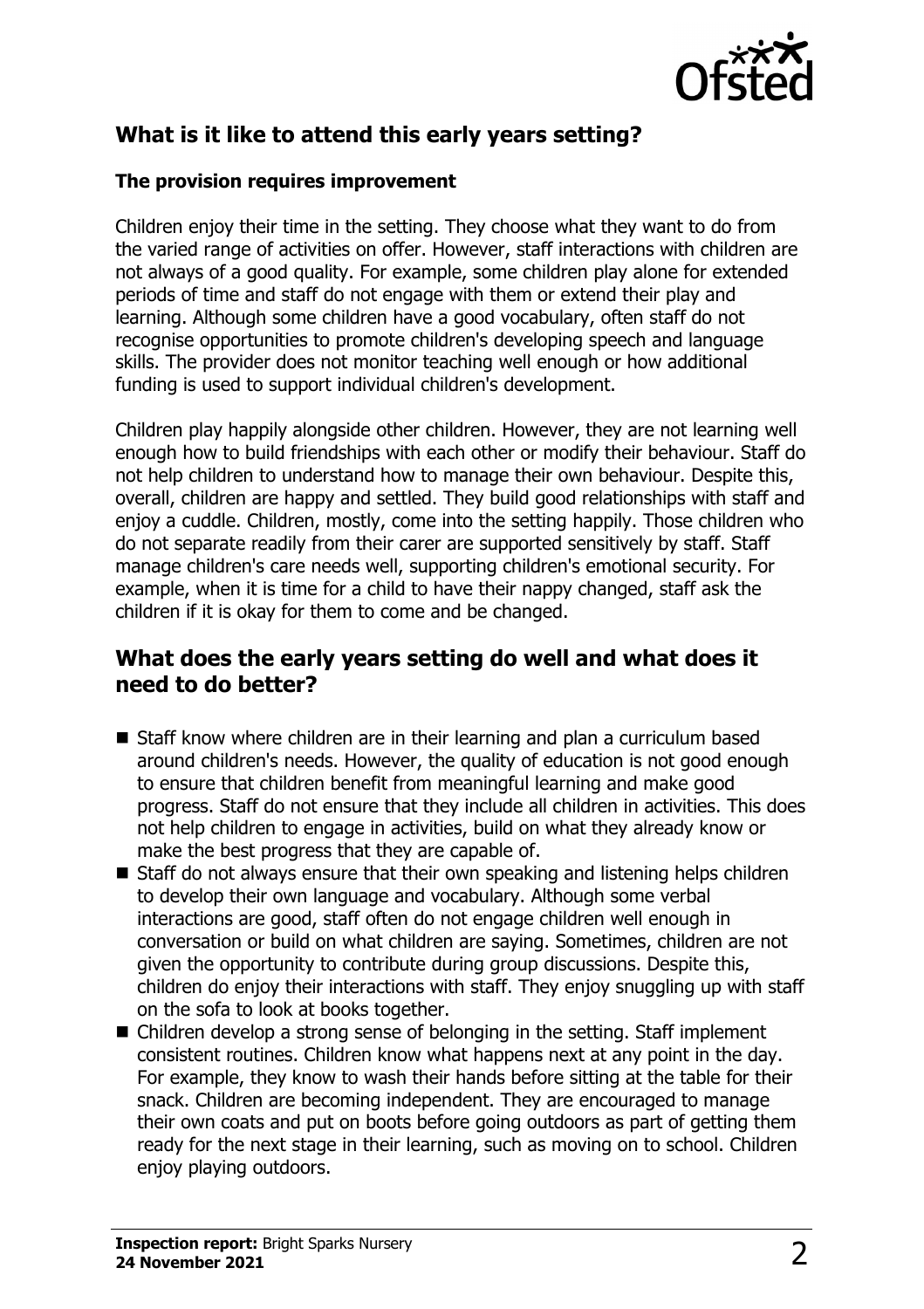

- Staff do praise children's individual efforts at times. However, they do not consistently help children to manage their own feelings and behaviours. Staff do not explain to children why certain behaviours are not desirable. This does not help children develop understanding of the impact of their behaviour on others.
- $\blacksquare$  The member of staff responsible for coordinating support for children with special educational needs and/or disabilities is knowledgeable about her role. This helps to ensure that children receive help from outside agencies, where needed.
- $\blacksquare$  The provider does not ensure that the early years pupil premium funding is used for the sole benefit of the child. For example, recent money was used to purchase several puddle suits for outdoor play, rather than focusing on the recipient's specific learning needs.
- $\blacksquare$  There is a regular programme of supervision for staff to support their well-being and ensure that their workloads are manageable. Staff are able to complete training in subjects that interest them. However, the provider does not monitor staff's teaching practice well enough to identify where improvement is needed.
- $\blacksquare$  Partnerships with parents are friendly and trusting. Parents describe staff as 'friendly' and 'caring'. They are kept informed about their children's day and learning, through electronic communication and verbal discussions.

# **Safeguarding**

The arrangements for safeguarding are effective.

Staff understand their responsibility to protect the welfare of children. They are aware of the indicators of abuse and are alert to issues in children's home lives that might affect their well-being. Staff know how to report concerns. There are designated leads for safeguarding, who take overall responsibility for ensuring that concerns are managed in an appropriate and timely way. The provider uses effective recruitment and selection procedures, to help ensure that those working with children are suitable for their role. Staff are aware of the whistle-blowing policy and would follow this if they had concerns about a colleague.

### **What does the setting need to do to improve?**

#### **To meet the requirements of the early years foundation stage, the provider must:**

|                                                                                                                        | Due date   |
|------------------------------------------------------------------------------------------------------------------------|------------|
| improve staff skills and teaching to<br>ensure that children receive consistently<br>good quality learning experiences | 31/01/2022 |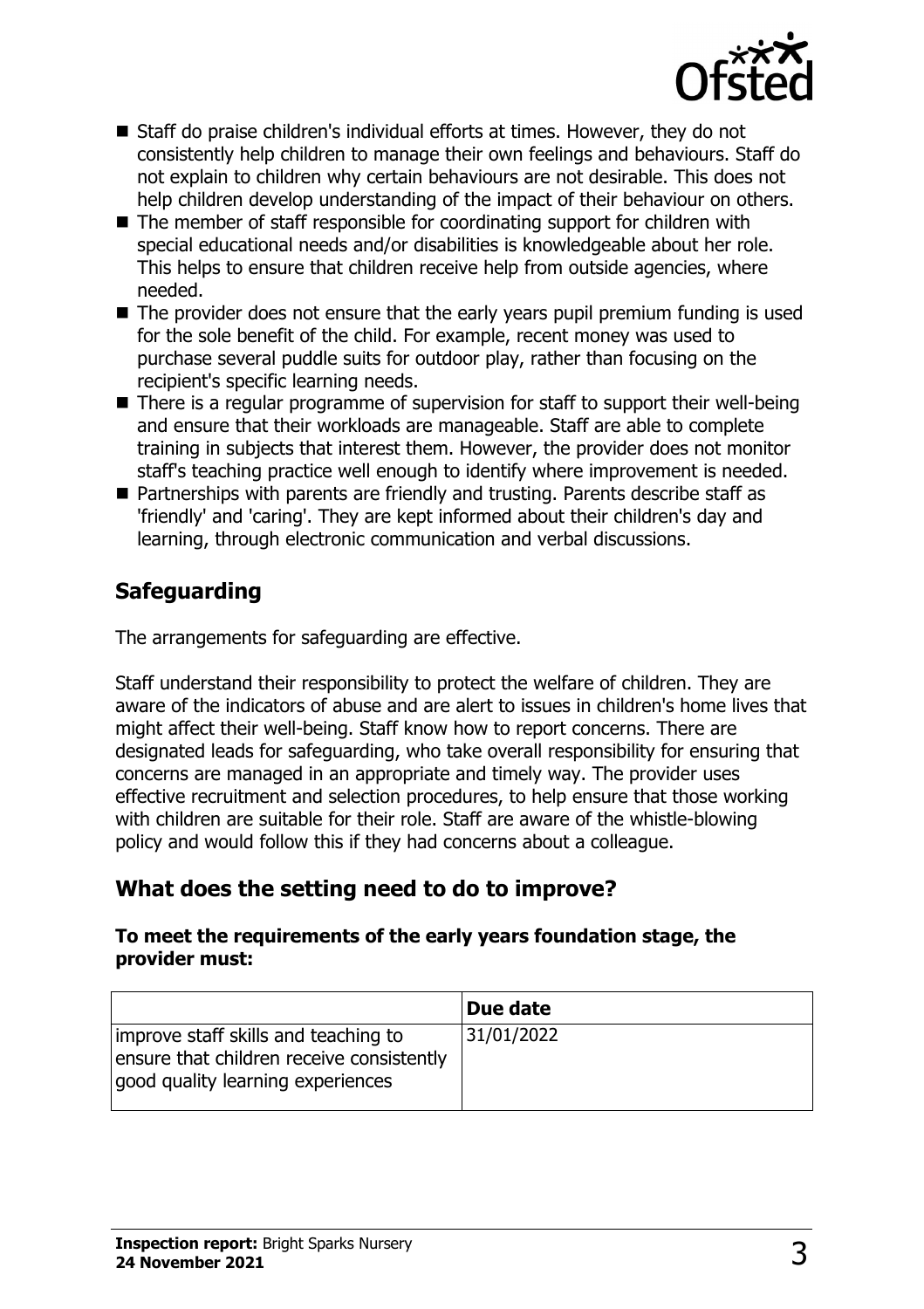

| help staff to recognise and use<br>opportunities to support children's<br>developing communication and language<br>skills and build on what they know                               | 31/01/2022 |
|-------------------------------------------------------------------------------------------------------------------------------------------------------------------------------------|------------|
| ensure that staff consider the individual<br>needs, interests, and development of<br>each child in their care, specifically in<br>relation to children who receive extra<br>funding | 31/12/2021 |
| identify and provide support to manage<br>weaknesses in staff practice.                                                                                                             | 31/01/2022 |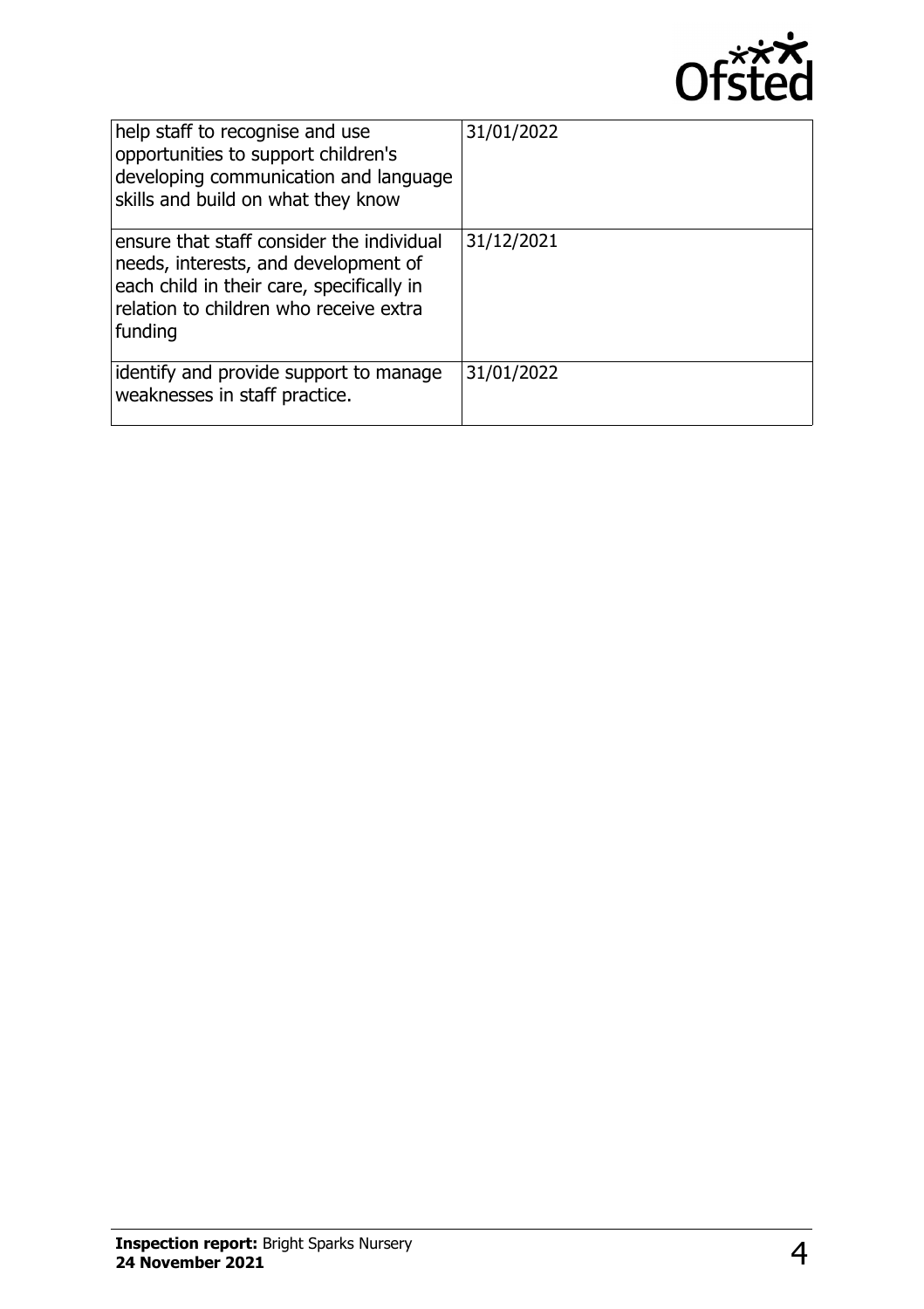

| <b>Setting details</b>                              |                                                                                      |
|-----------------------------------------------------|--------------------------------------------------------------------------------------|
| Unique reference number                             | 251675                                                                               |
| Local authority                                     | <b>Suffolk</b>                                                                       |
| <b>Inspection number</b>                            | 10207356                                                                             |
| <b>Type of provision</b>                            | Childcare on non-domestic premises                                                   |
| <b>Registers</b>                                    | Early Years Register, Compulsory Childcare<br>Register, Voluntary Childcare Register |
| Day care type                                       | Sessional day care                                                                   |
| Age range of children at time of<br>inspection      | $2$ to 4                                                                             |
| <b>Total number of places</b>                       | 35                                                                                   |
| Number of children on roll                          | 45                                                                                   |
| Name of registered person                           | Bright Sparks Nursery (St. Peter's Churh,<br>Ipswich) Committee                      |
| <b>Registered person unique</b><br>reference number | RP523316                                                                             |
| <b>Telephone number</b>                             | 01473 602270                                                                         |
| Date of previous inspection                         | 29 November 2017                                                                     |

### **Information about this early years setting**

Bright Sparks Nursery registered in 1984. The setting employs seven members of childcare staff. Of these, six hold appropriate early years qualifications at level 3 and one is qualified at level 6. The setting opens from 8.30am to 4pm, Monday to Friday during school term time. Children attend for a variety of sessions. The setting receives funding to provide free early education for two, three- and fouryear-old children.

### **Information about this inspection**

**Inspector** Jacqui Mason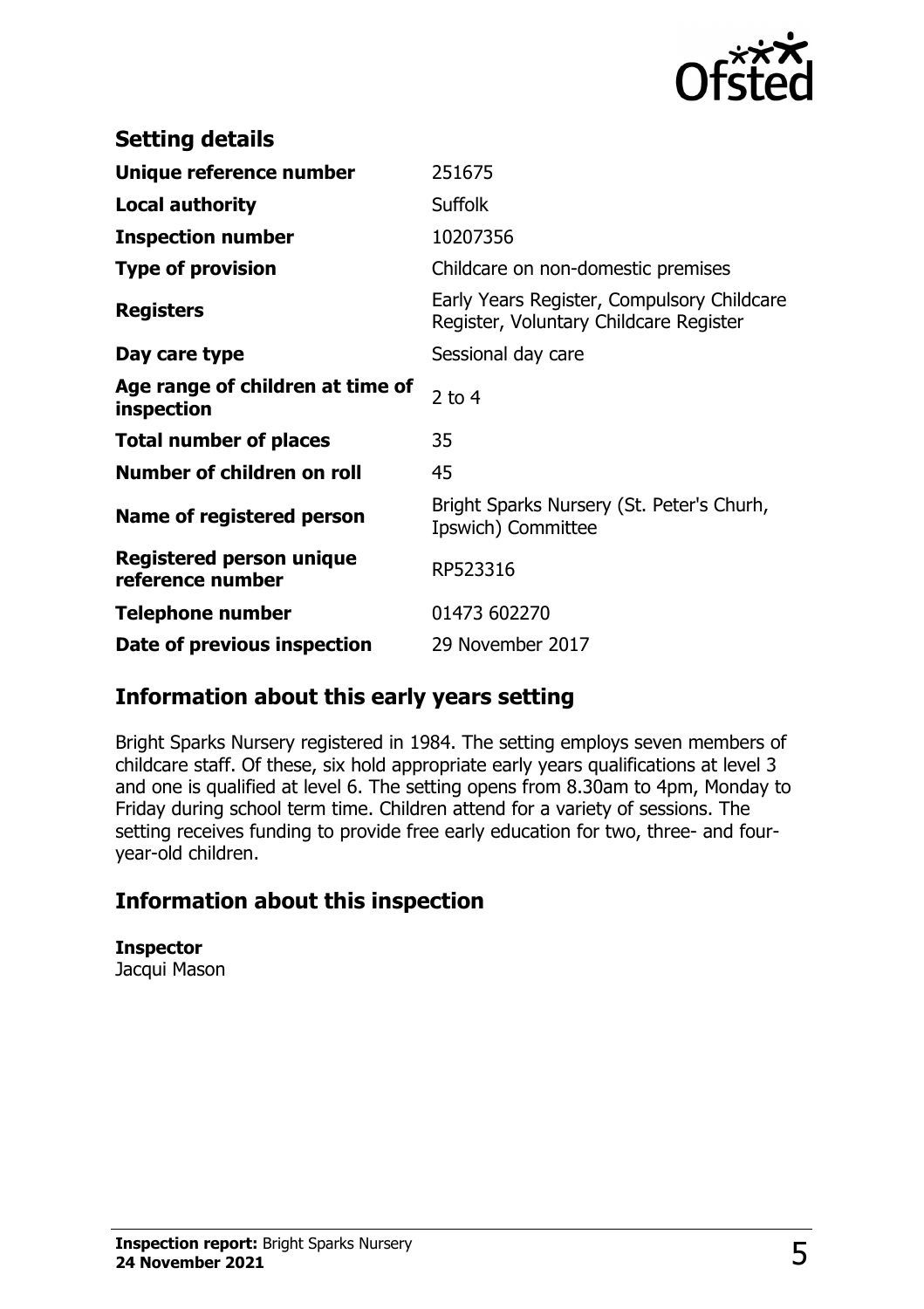

#### **Inspection activities**

- $\blacksquare$  This was the first routine inspection the provider received since the COVID-19 pandemic began. The inspector discussed the impact of the pandemic with the provider and has taken that into account in their evaluation of the provider.
- The deputy manager and inspector completed a learning walk together of all areas of the setting and discussed the early years curriculum.
- $\blacksquare$  The inspector observed the quality of education being provided, indoors and outdoors, and assessed the impact that this was having on children's learning.
- $\blacksquare$  The inspector spoke with staff at appropriate times throughout the inspection and completed a joint observation with the manager.
- $\blacksquare$  The inspector held a meeting with the provider and manager and also discussed self-evaluation.
- The inspector looked at relevant documentation and reviewed evidence of the suitability of staff working in the setting.
- $\blacksquare$  The inspector spoke to several parents during the inspection and took account of their views.
- $\blacksquare$  Children spoke to the inspector during the inspection.

We carried out this inspection under sections 49 and 50 of the Childcare Act 2006 on the quality and standards of provision that is registered on the Early Years Register. The registered person must ensure that this provision complies with the statutory framework for children's learning, development and care, known as the early years foundation stage.

If you are not happy with the inspection or the report, you can [complain to Ofsted](http://www.gov.uk/complain-ofsted-report).